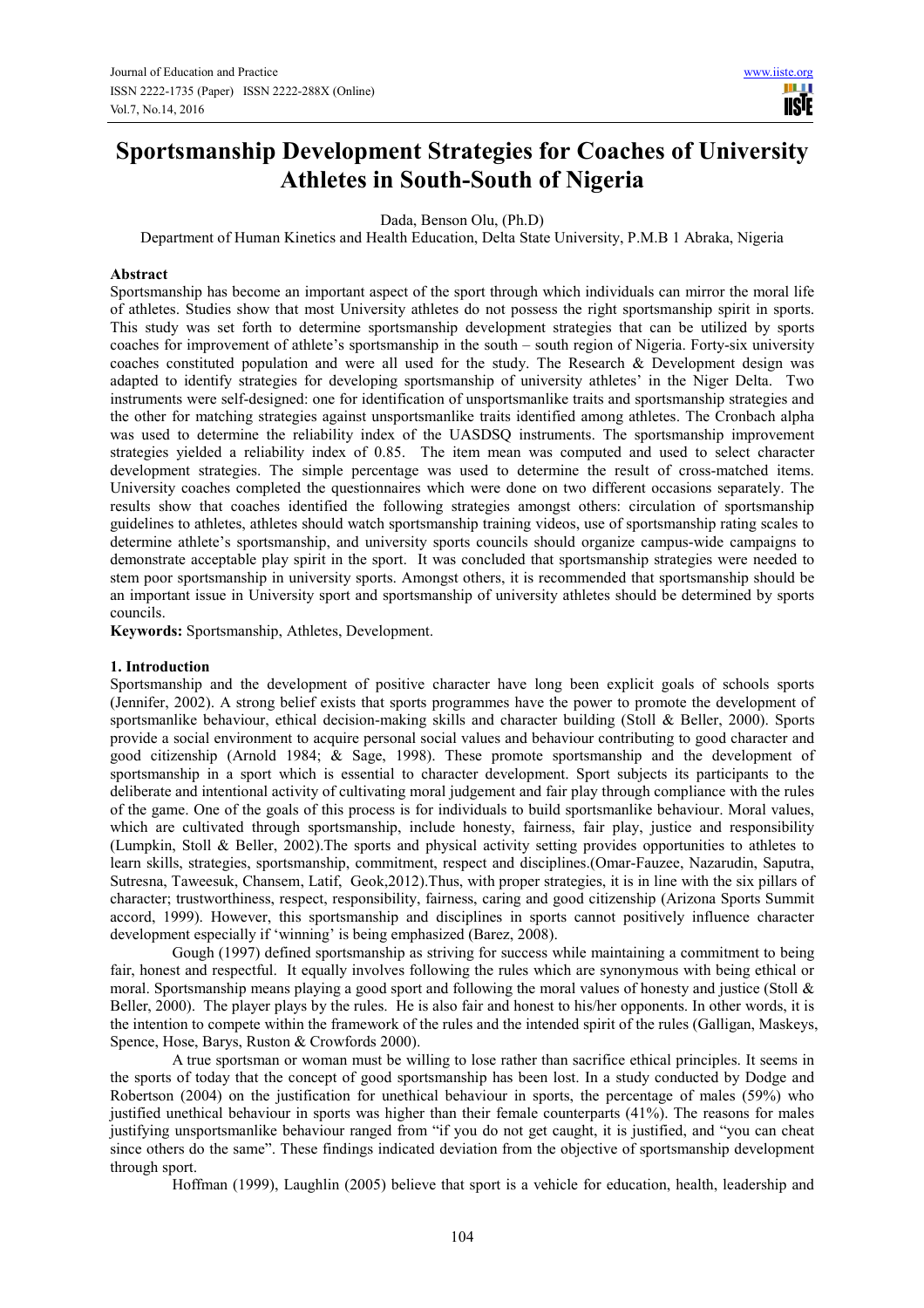sportsmanship. The fact is that these values are not automatically or necessarily transmitted through sport. Others believe that sport is failing to achieve its potential to positively influence the moral and personal development of youth and strengthen communities (Canadian Centre for Ethics in Sport, 2003). Antisocial behaviour that constitutes unacceptable behavioural patterns or indiscipline in sports abound. In recent times, mass media reports have availed us with unprecedented news of deviant behaviour in sports. These are perpetuated either by athletes, fans or even officials on and off the field of play. The jury reports on the 21st NUGA of the University of Maiduguri from 15-24th February 2007 further reveals the character of University athletes in Nigeria and the Niger Delta particularly. The appeals and protests showed that even many athletes felt cheated in university sports. The protests and appeals include inconsistencies on admission letters and registration procedures manipulated to engage non-university athletes. Impersonation and the use of mercenaries in the competition were identified. The jury after adjudication disqualified thirty-eight athletes who were not bona fide student athletes. In addition, the entire handball and cricket teams of two Universities were mercenaries. The panel further observed a decline in moral standards of the game as athletes and university sports officials engage in illegal and unsportsmanlike practices to win medals. In a study that was conducted by Dada (2015) to determine the sportsmanship level of University athletes in Niger Delta region of Nigeria, the findings showed that athletes displayed low level of and poor sportsmanship. Amongst the findings were: athletes make negative comments about officials; players argue with opponents, win by all means, and are rude to opponents when offended. All these manifestations indicate poor sportsmanship in sports that needs strategies for improvement.

Sportsmanship development is engaging in activities that produce a change in the individual which is synonymous with sportsmanship education. Sportsmanship education refers to the deliberate and intentional activity of cultivating, modelling and teaching moral growth and moral development (Stoll, 2000). The goal of this process is for an individual to build moral habits with a disposition to act upon a moral judgment which is synonymous with sportsmanship (Kohlberg 1981). It involves teaching young people the knowledge, attitudes, beliefs, skills and behaviour to be fair, kind and good. Sport teaches the value of practice and personal development besides providing a pseudo-environment that allows for correction and modification within the bounds of real life. Choices are easier made through proper concentration and practice. Sport psychological and social research has shown that positive moral skills and sportsmanship development does not result from mere participation in sport (Shields and Bredemeier 1995; Weinberg and Gould, 1995). Sportsmanship is not caught but taught in a sport. Hence, sportsmanship development must be systematically taught to players.

Several theories and conceptual approaches highlight the strategies by which coaches may foster sportsmanship development among university athletes. Social learning theory (Bandura 1986, 1991) proposes that individuals learn sportsmanship through observational learning and social reinforcement. This implies that coaches can serve as role models and distribute rewards for desirable sportsmanlike traits in sports. Structural development theory (e.g. Haan, Aerts &Cooper, 1965; Kolhberg, 1969) propose that individuals reach more mature levels of moral reasoning by experiencing moral dilemmas and finding balance among their own and others interest through discussion. Coaches can take advantage of such situations in the sport by engaging athletes in meaningful dialogue that challenges them to consider others wellbeing. Positive sportsmanship development can be fostered by participating in activities that provide opportunities for skill building and engaging in interactions with supportive adults such as the coach (Eccles & Gootman, 2002). Coaches who set expectations for sportsmanship can build supportive relationships and create an empowering environment that positively influence personal responsibility, caring for others, fair, honest and respectful and contribute to society. To promote sportsmanship among athletes, four strategies identified (i.e., strategies for athletes, coaches, moral reasoning, and six pillars of characters) were adopted from literatures (Arizona Sports Summit, 1999, Heart of Illinois Conference, 2007, Lumpkin, 2009, Lumpkin & Stokowski, 2011).

Clifford & Feezell (2010) also suggested amongst others the following strategies: Be a good role model because actions speak louder than words; A coach should seek to embody sportsmanship and respect for opponents, officials, team members; emphasize sportsmanship from the beginning; and explain your expectations, what sportsmanship is, and why you value this trait. By doing so, the urgent needs of interest towards building character in sports are to continuously remind coaches and athletes. The structural and social learning theorists provide insight on how coaches might influence university's sportsmanship and moral character development. These theories and conceptual approaches provide insight on how coaches might develop university athlete sportsmanship and moral character development.

Coaches and administrators seem not to give adequate attention to sportsmanship simply because they do not envision sportsmanship from a moral perspective. Rudd & Mondello (2006) believes that a more sportsmanlike atmosphere will not be established until coaches, parents and administrators develop an understanding and appreciation for a moral side of sportsmanship. Among those closely involved with University athletes, coaches are in the best position to impact their players'. University coaches, in particular, spend an extensive amount of time with their players when considering practices, road trips, team meetings and so forth.

Furthermore, studies (Guivernau & Duda 2002; Stephens & Bredemeier 1996) have shown that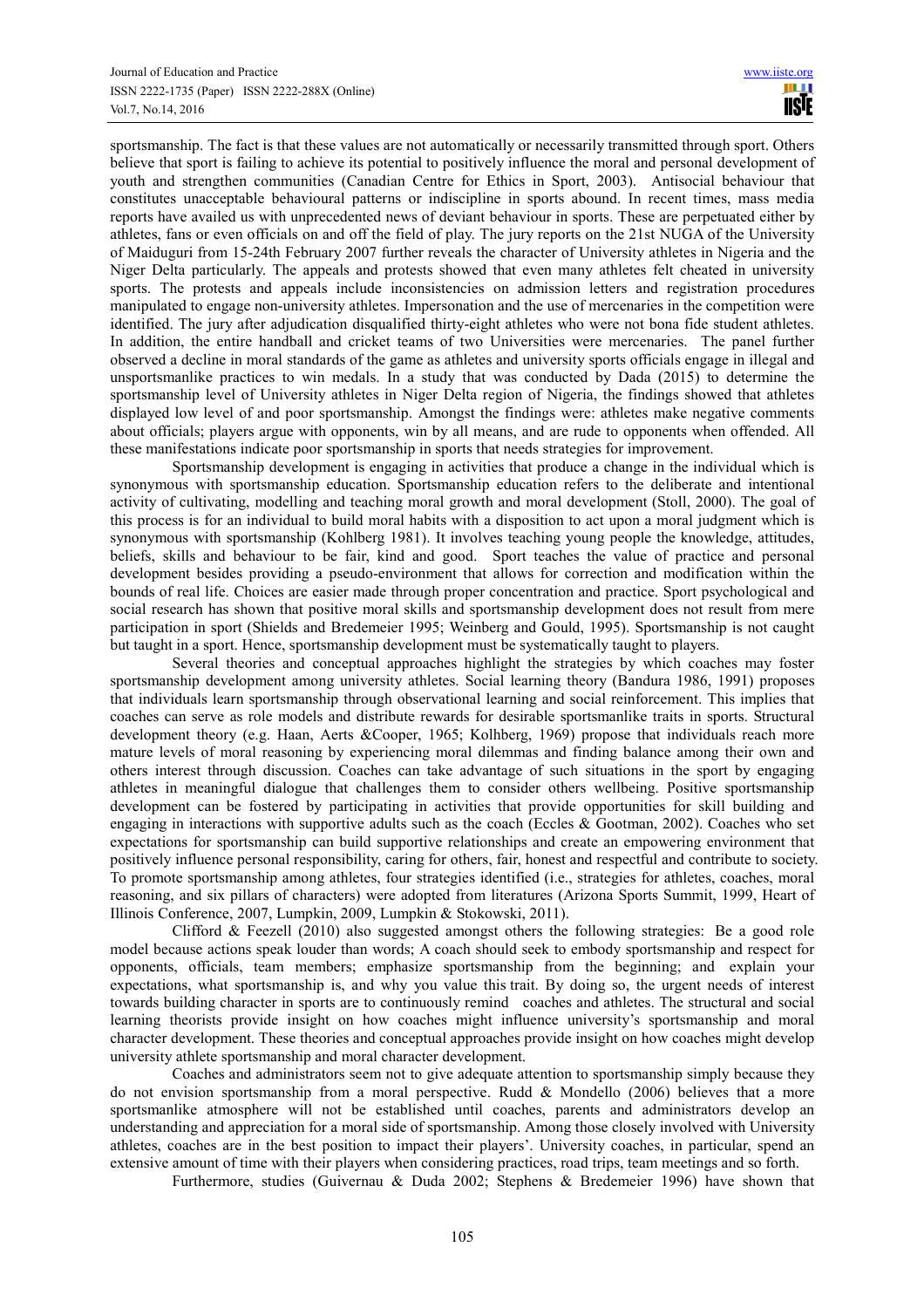athletes point to their coach as having a heavy influence on their decision to "win- at- all cost". Theory-driven research suggests that coaches can make an impact on athletes' character, in particular, sportsmanship, in at least four ways―modeling, social approval, motivational climate, and dialogue about and resolution of moral dilemmas. First, modeling is a powerful strategy by which youth learn about sportsmanship from watching coaches desirable or undesirable behaviors (e.g., Mugno & Feltz, 1985; Smith, 1978). In line with social learning theory, coaches modeling of morally appropriate or inappropriate behaviors will likely influence players to own moral actions. Second, the degree to which youth perceive that coaches approve or disapprove of sportsmanlike and unsportsmanlike behaviors affect their own attitudes and character (e.g., Guivernau & Duda, 2002; Stuart & Ebbeck, 1995). A third way in which coaches can influence athletes' sportsmanship is through shaping the motivational climate ( Kavussanu, 2007). Higher performance climates that define success as outperforming others have been associated with players who endorse unsportsmanlike attitudes and behaviors, while higher mastery climates that emphasize personal improvement consistently relate to displays of good sportsmanship ( Gano-Overway, Guivernau, Magyar, Waldron, & Ewing, 2005; Miller, Roberts, & Ommundsen, 2005). Fourth, coaches use of dialogue and balance surrounding moral dilemmas can enhance sportsmanship outcomes for youth (Gibbons & Ebbeck, 1997; Gibbons, Ebbeck, & Weiss, 1995; Romance, Weiss, & Bockoven, 1986). Consistent with structural developmental theory, intervention studies show that instructors who addressed morally-arousing situations through meaningful discussion helped youth adopt mature moral reasoning and display pro-social behaviours. Collectively, these studies suggest that coaches influence youth sportsmanship and character development through numerous social strategies.

Strategies are defined as planned means to achieve change. It is an elaborate and systematic plan of action to bring about change (Wordnet, 2015). Strategy in this study means a scheme of activities and skills that should be espoused to University athletes to bring about positive sportsmanship development through sport participation. These activities should be focused on developing sportsmanship among males and females within the various sports. It has been observed that sport and physical activity may not promote or facilitate sportsmanship and its unique virtues unless appropriate and efficiently designed strategies are introduced to enhance character development (Lidor 1997). If the goal of the coach is to stress the concept of sportsmanship development, he/she has to adopt or design a plan that is based on this goal. Weinberg and Gould (1995) emphasized the need to develop strategies that will positively influence sportsmanship development. Similarly, Beller (2000) affirms that to "affect sportsmanship positively, environmental character education strategies should be introduced to shape athletes thinking and behavior".

## **2.1. Statement of Problem**

The nature and rate of unsportsmanlike character in sport leave one in doubt about its potential to develop athletes' sportsmanship. University athletes and coaches have always complained of unsportsmanlike character manifestations that include the use of mercenaries, questioning the authority of officials and other forms of sharp practices. These reports indicate that coaches instead of fostering sportsmanship development connive with athletes to encourage unsportsmanlike character and engage in other win- at-all-cost practices. Unfortunately, today's sport culture, especially the model of professional sports, has influenced other amateurs such that it enhances this view of competition and thereby undermines the development of sportsmanship in young athletes. These reports negate the societal expectation of the outcome of University sports participation. The society expects that university athletes should act as good role models, win in a fair manner and play not only by the rules of the game but in an environment untainted by cheating, abuse and other unacceptable practices. Coaches and sport administrators seem not to pay attention to moral and sportsmanship developments of university athletes but focus more on motivational climate that enhances optimum performance to boost the image of their institutions. Theory driven research suggests that coaches can make impact on athletes' sportsmanship in many ways: modeling social approval, motivational climate and dialogue about resolution of moral dilemmas. Despite theoretical frameworks and empirical studies that point to coaches as important sources for fostering sportsmanship development of athletes less research has focused on strategies they adopt to build sportsmanship. A limitation that necessitates development of sportsmanship is that theory and research has not guided any study on strategies coaches use to develop sportsmanship of University athletes in Nigeria The finding that show low sportsmanship level necessitates that strategies are needed the improvement sportsmanship of athletes in the South- South of Nigeria . Therefore the purpose of this study is to empirically develop coaches' sportsmanship development strategies for university athletes in Nigeria. The study provides theory-driven strategies that will be utilized by coaches to enhance sportsmanship development of university athletes.

## **2.1 Research question**

What are the sportsmanship development strategies appropriate for university athletes in the Niger Delta?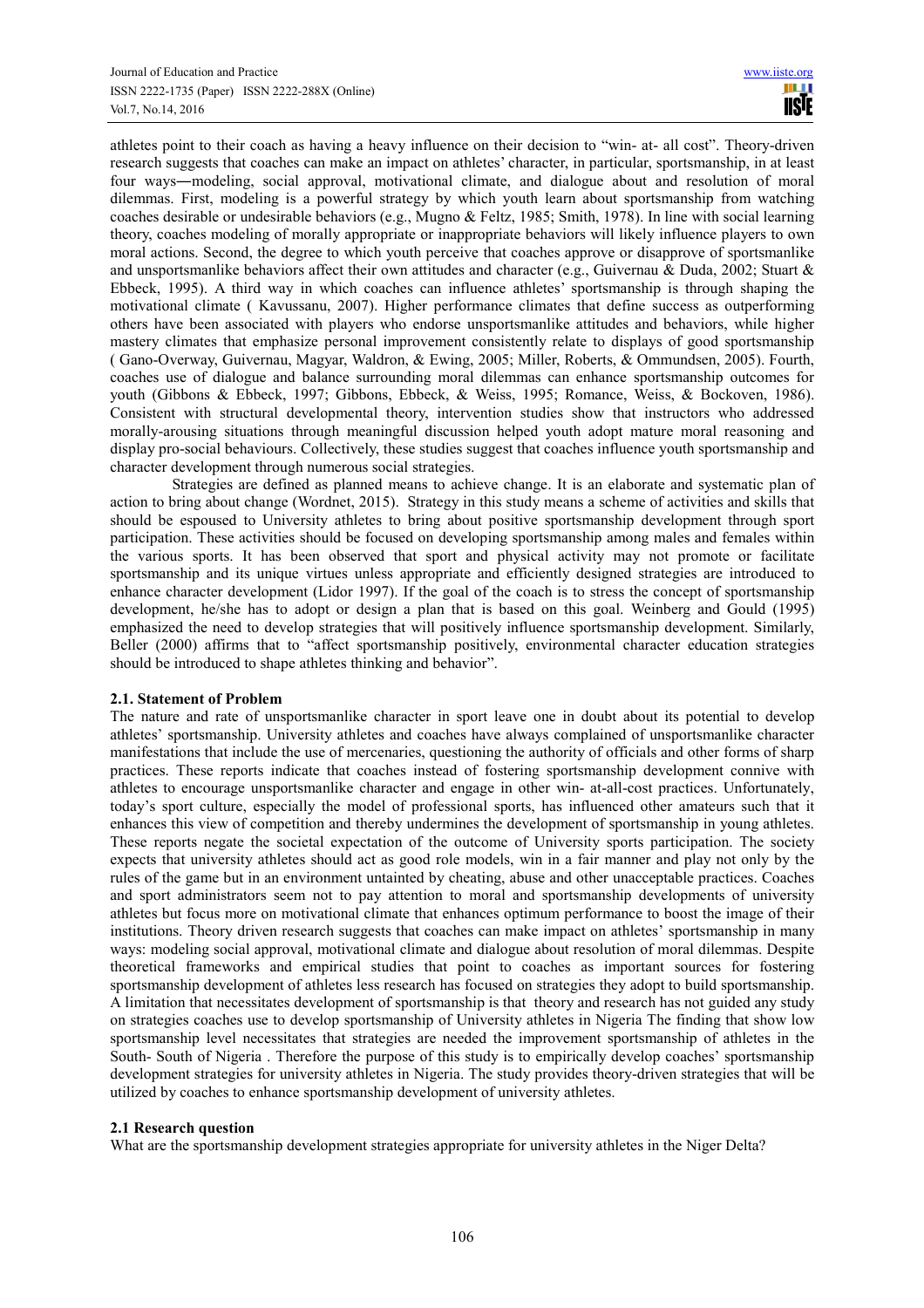# **3. Method**

The Research & Development design was adapted to identify strategies for developing sportsmanship of university athletes' in the Niger Delta. Research & Development design was considered appropriate because it enabled a proper field testing and validation of strategies for developing the character of university athletes (Borg & Gall 1989). Borg and Gall opined that in using this design for small scale research requires scaling down of the procedure to just a few steps of the Rand D cycle. The successful application of this design by Njoku (2003) and Ugwueze (2010) who modified and scaled down their research procedure to only six and seven steps respectively, to develop Healthy Ageing Intervention Model (HAIM) and Crisis Management Model for Soccer Clubs in South Eastern States of Nigeria (CMMSCQ) respectively, necessitated its use for sportsmanship Development Strategies for coaches of University Athletes in the Niger Delta. Six steps of the design were adapted in this present study which includes the following:

*Step I:* Research reports and information collection

This involved an assessment of the current situation of the character of university athletes in the Niger Delta. A review of the literature on the state of university athletes character in the world and in Nigeria. Reports from WISCONSIN intercollegiate athletic council (WIAC, 2002), Australian coaching council and Nigerian university Games association report of Jury appeal for the 21st games were consulted. This was followed by a baseline study using descriptive survey design to ascertain the current status of the university athletes sportsmanship was conducted in the Niger Delta. The table below shows negative sportsmanship traits manifested by university athletes in south-South of Nigeria as reported by Dada (2015).

- 1. Players make negative comments about officials who rule against them
- 2 Players applaud good plays by opponents
- 3 Players argue with their opponents over controversial ruling
- 4 Athletes win by disguised cheating
- 5 The only important thing in sport is to win
- 6 A true sportsman must win by all means
- 7 Players are rude to opponents when offended
- 8 Players reply opponents spectators who jeer at them.

Source: sportsmanship survey report by Dada (2015)

## *Step II: Planning*

This involved identification of skills values and activities that are essential for sportsmanship development such as moral dialogue, discussions, fair play, responsibility, respect, care, sports fairs, league competitions and lots more were identified with methods of application.

## **Step III:** Validation of sportsmanship development strategies

A preliminary draft of the skills and activities for inclusion was subjected to face validation by a team of experts in the field of sport, sociology, measurement and evaluation. This resulted in modification of proposed strategies based on the recommendation of the experts.

*Step IV*: Preliminary field testing

The instrument was used to generate data from coaches from areas far away from the where the study was conducted.

## *Step V: Main field testing*

The validated version of the instrument was sent to the universities sampled in the South-South region for data collection. The data collected were used for statistical analysis to answer research questions for the study.

*Step VI*: A final draft of the strategies identified by coaches in the South-South.

The draft of strategies embodies the sportsmanship scenarios, which was cross-matched with the targeted traits and strategies that were identified to address sportsmanship development.

For sportsmanship development strategies, coaches within the university sports councils that handle the designated sports in universities in South-south were considered adequate because they are familiar with situations in sport and they know character traits exhibited by athletes. Forty-six coaches constitute the population for sportsmanship strategies study, two questionnaires captioned university athletes' sportsmanship development strategies questionnaires (UASDSQ) coaches sportsmanship traits matching questionnaire were designed. Ten questions on sportsmanship improvement strategies were constructed. It has a 4 point rating scale question of very appropriate, (VA) appropriate (A) not appropriate (NA) not very appropriate (NVP). The second questionnaire was designed to cross match the strategies with unsportsmanlike traits.

The content and construct validity of the instrument were estimated using factor analysis. The varimax with Kaizer normalization methods principal components analysis (PCA) and the extraction method were used in extracting the content and construct validity. To extract the valid items on the sportsmanship development strategies, with eleven items they were subjected to factor analysis. Eight items extracted and yielded, rotated components score matrix ranging from 0.60 to 0.82 which indicates fairly good content validity. The rotated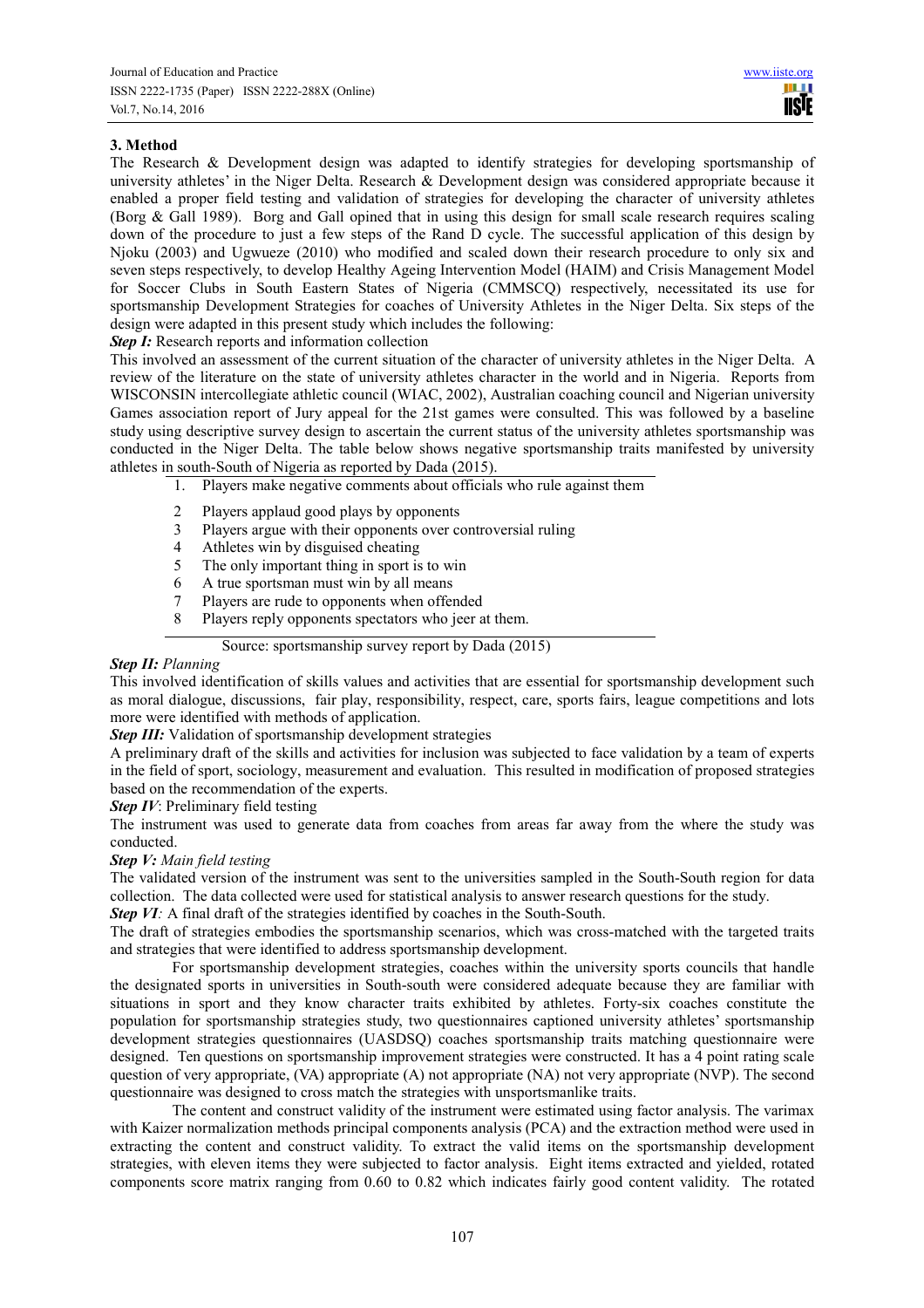sum of squares had a cumulative percentage of 65.49% and evidence of good construct validity. The Cronbach alpha was used to determine the reliability index of the UASDSQ instruments. The sportsmanship improvement strategies yielded 0.85.The item mean was computed and used to select character development strategies. Any item above a mean score of 2.50 was considered appropriate. The simple percentage was used to determine the result of cross-matched items

## **4. Results**

## **Research question**

What are the sportsmanship development strategies appropriate for university athletes in the South-South region of Nigeria.

| Table 1: Mean scores of Sportsmanship improvement Strategies of Coaches |                                                                                                                                                                                                                                                                                                                                                                                                                                                           |                                          |                    |  |  |  |
|-------------------------------------------------------------------------|-----------------------------------------------------------------------------------------------------------------------------------------------------------------------------------------------------------------------------------------------------------------------------------------------------------------------------------------------------------------------------------------------------------------------------------------------------------|------------------------------------------|--------------------|--|--|--|
| S/N                                                                     |                                                                                                                                                                                                                                                                                                                                                                                                                                                           | <b>COACH</b><br>$N=46$<br>$\overline{x}$ | <b>SD</b> Decision |  |  |  |
|                                                                         |                                                                                                                                                                                                                                                                                                                                                                                                                                                           |                                          |                    |  |  |  |
| 1.                                                                      | Sportsmanship guidelines concerning player and officials relationship<br>should be circulated to athletes at the commencement of sport seasons                                                                                                                                                                                                                                                                                                            | 3.52                                     | .59<br>A           |  |  |  |
| 2.                                                                      | Sportsmanship training videos should be viewed by athletes and<br>coaches to highlight fair play scenarios                                                                                                                                                                                                                                                                                                                                                | 3.39                                     | $.54\quad A$       |  |  |  |
| 3.                                                                      | Coaches should determine the sportsmanship level of athletes before<br>recruitment into the team.                                                                                                                                                                                                                                                                                                                                                         | 4.11                                     | $.41\;\;A$         |  |  |  |
| 4.                                                                      | University sport coaches in the Niger Delta should develop and enforce<br>a written code of conduct that stresses the importance of sportsmanship.                                                                                                                                                                                                                                                                                                        | 3.46                                     | .59 A              |  |  |  |
| 5                                                                       | Organize campus wide educational campaign on promoting the positive<br>aspects of sports competition.                                                                                                                                                                                                                                                                                                                                                     | 3.48                                     | .51 A              |  |  |  |
| 6.                                                                      | Organize campus wide sport league competitions to promote cherished<br>sportsmanship values in sport such as winning with honour.                                                                                                                                                                                                                                                                                                                         | 3.41                                     | $.49\quad A$       |  |  |  |
| 7.                                                                      | Establish and routinely practice rituals and tradition that reinforce<br>principles of sportsmanship during training sessions                                                                                                                                                                                                                                                                                                                             | 3.35                                     | .62 A              |  |  |  |
| 8.                                                                      | Coaches should acknowledge good character in public through the use<br>of rewards and incentives.<br>Grand mean = $3.52$ , SD = .54                                                                                                                                                                                                                                                                                                                       | 3.41                                     | .58 A              |  |  |  |
|                                                                         | $\mathcal{L}$ and $\mathcal{L}$ and $\mathcal{L}$<br>$\sim$<br>$\Omega$ $\Omega$ $\Lambda$<br>$\mathcal{L}$ $\mathcal{L}$ $\mathcal{L}$ $\mathcal{L}$ $\mathcal{L}$ $\mathcal{L}$ $\mathcal{L}$ $\mathcal{L}$ $\mathcal{L}$ $\mathcal{L}$ $\mathcal{L}$ $\mathcal{L}$ $\mathcal{L}$ $\mathcal{L}$ $\mathcal{L}$ $\mathcal{L}$ $\mathcal{L}$ $\mathcal{L}$ $\mathcal{L}$ $\mathcal{L}$ $\mathcal{L}$ $\mathcal{L}$ $\mathcal{L}$ $\mathcal{L}$ $\mathcal{$ |                                          |                    |  |  |  |

Criterion = 2.50 Appropriate = $A$  ( > 2.50) Not Appropriate = $NA$  ( < 2.50).

As shown in the table above, all the mean scores are higher than the set criterion mean (2.50) indicating that coaches accepted them as adequate for improving sportsmanship.

108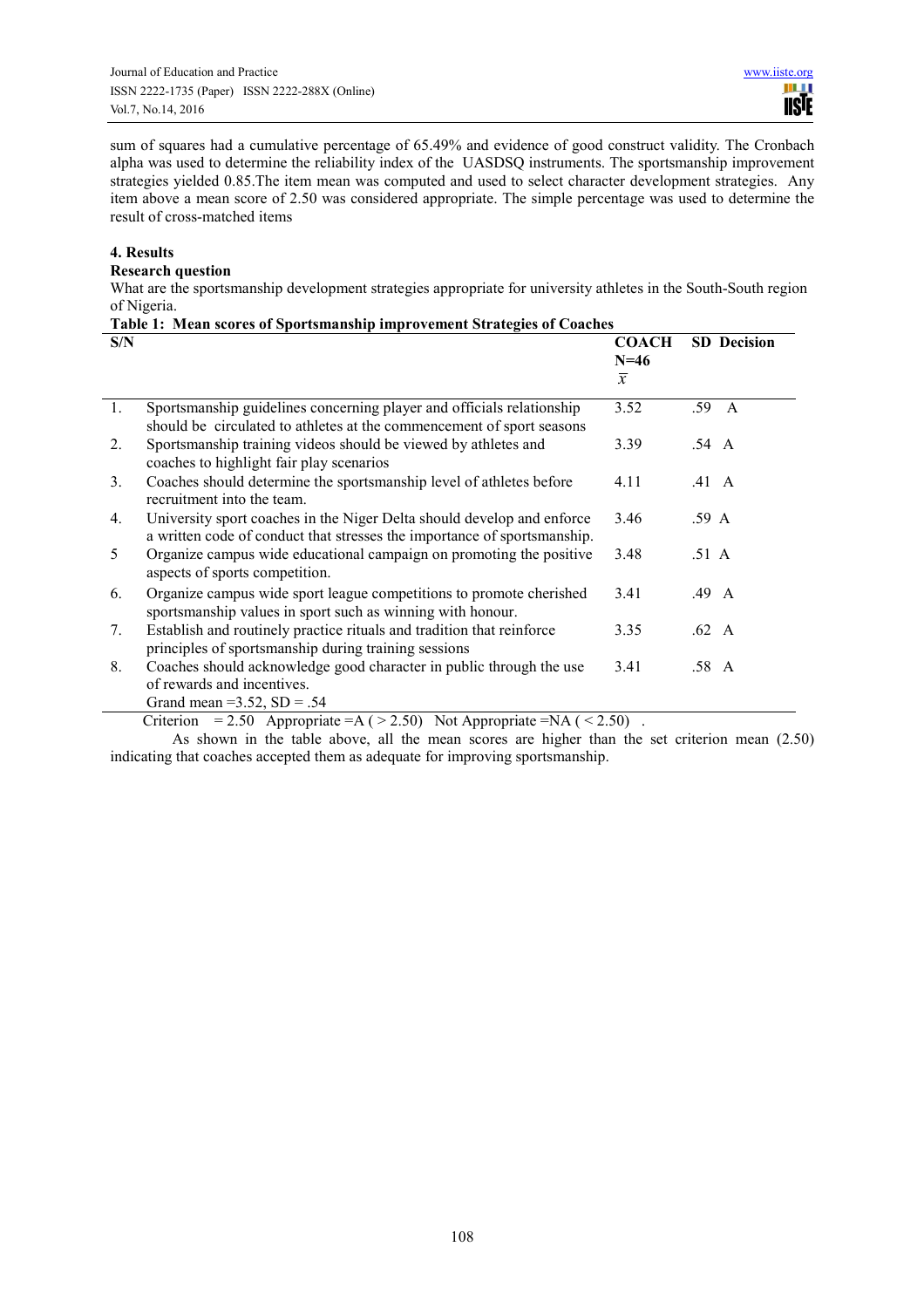| S/N            | Sportsmanship traits                 |                         |                         |                    | Sportsmanship improvement strategies                           |
|----------------|--------------------------------------|-------------------------|-------------------------|--------------------|----------------------------------------------------------------|
|                | manifested by university<br>athletes | Item no of strategy     |                         | Relative frequency |                                                                |
|                |                                      |                         |                         |                    |                                                                |
|                |                                      |                         |                         |                    |                                                                |
|                |                                      |                         |                         |                    |                                                                |
|                |                                      |                         |                         |                    |                                                                |
| $\mathbf{1}$   | Players make negative                | $\mathbf{1}$            | signed<br>predictions   | 80%                | (1) sportsmanship guidelines concerning player                 |
|                | comments about officials who         | $\overline{\mathbf{c}}$ | 3                       | 7.5%               | and officials should be circulated to athletes at              |
|                | rule against them                    | 3                       | $\mathbf{1}$            | 2.5%               | the commencement of every sport season                         |
|                |                                      | $\overline{\mathbf{4}}$ | 3                       | 7.5%               |                                                                |
|                |                                      | 6                       | $\mathbf{1}$            | 2.5%               |                                                                |
|                |                                      | Total                   | 40                      | 100%               |                                                                |
| $\overline{2}$ | Athletes do not applaud good         | $\mathbf{1}$            | $\overline{\mathbf{3}}$ | 7.5%               | (2) Sportsmanship training video on courtesy                   |
|                | plays by opponents                   | $\overline{c}$          | 28                      | 70%                | should be played for athletes to view for peer                 |
|                |                                      | 3                       | 6                       | 15%                | discussions.                                                   |
|                |                                      | 4<br>Total              | 3<br>40                 | 7.5%<br>100%       |                                                                |
| 3              | Players argue with their             | 1                       | 6                       | 15%                | (3) Positive culture of accepting defeat with                  |
|                | opponents over controversial         | $\overline{\mathbf{c}}$ | $\mathbf{2}$            | $5\%$              | honour should be inculcated through story-                     |
|                | ruling of officials.                 | 4                       | 27                      | 67.5%              | telling session by athletes.                                   |
|                |                                      | 8                       | $\sqrt{2}$              | 5%                 |                                                                |
|                |                                      | Total                   | 3                       | 7.5%               |                                                                |
|                |                                      |                         | 40                      | 100%               |                                                                |
| 4              | Athletes win by disguised            | $\overline{\mathbf{c}}$ | 2                       | $5\%$              | (4) Sportsmanship rating scale should be                       |
|                | cheating                             | 3                       | 6                       | 15%                | developed and used to assess athletes'                         |
|                |                                      | 4                       | 26                      | 65%                | sportsmanship level.                                           |
|                |                                      | 6                       | 4                       | 10%                |                                                                |
|                |                                      | 7                       | $\overline{2}$          | 5%                 |                                                                |
| 5              | Believe that the only                | Total<br>4              | 40<br>5                 | 100%<br>12.5%      | (5) University sport councils should organize                  |
|                | important thing in sport is to       | 5                       | 31                      | 77.5%              | campus wide campaigns to demonstrate                           |
|                | win                                  | 6                       | $\overline{4}$          | 10%                | acceptable play spirit in sport.                               |
|                |                                      | Total                   | 40                      | 100%               |                                                                |
| 6              | Athletes believe that a true         | 3                       | $\overline{4}$          | 10%                | (6) Coaches should teach and demonstrate                       |
|                | sportsman must win by all            | $\overline{4}$          | $\overline{4}$          | 10%                | fairness in sport using fair play video sport                  |
|                | means                                | 6                       | 28                      | 70%                | scenarios.                                                     |
|                |                                      | 7                       | $\overline{c}$          | 5%                 |                                                                |
|                |                                      | 8                       | $\overline{c}$          | $5\%$              |                                                                |
|                |                                      | Total                   | 40                      | 100%               |                                                                |
| $\tau$         | Players are rude to opponents        | 5                       | 5                       | 12.5%              | (7) Organize campus wide sport league                          |
|                | when offended                        | $\tau$                  | 35                      | 87.5%              | competition to promote cherished character                     |
|                |                                      | Total                   | 40                      | 100%               | values specifying attitude to opponent teams<br>during sports. |
| $8\,$          | Players reply opponent               | 20                      | 6                       | 15%                | (8) Coaches should praise good character after                 |
|                | spectators who jeer at them          | 21                      | $\sqrt{2}$              | 5%                 | competition in the public through the use of                   |
|                |                                      | 24                      | $\overline{c}$          | 7.5%               | awards and incentives.                                         |
|                |                                      | 25                      | 29                      | 72.5%              |                                                                |
|                |                                      | Total                   | 40                      | 100%               |                                                                |

**Table 2:** Coaches matching of development strategies against sportsmanship traits of university athletes

The data in table 2 reveal that 32 (80%) coaches matched item 1 (sportsmanship guidelines concerning player and officials should be circulated to athletes every new sports season) to players make negative comments about officials who rule against them. Twenty-eight coaches (70%) matched item 2 (sportsmanship training video on courtesy should be played for athletes to view for peer discussions) to athletes do not applaud good plays by opponents as a strategy.

Twenty-seven coaches (67.5%) matched item 20 (positive culture of accepting defeat with honour should be inculcated through story-telling sessions by athletes) to players argue with their opponents over the controversial ruling of officials as a strategy. Twenty-six coaches (65%) matched sportsmanship rating scales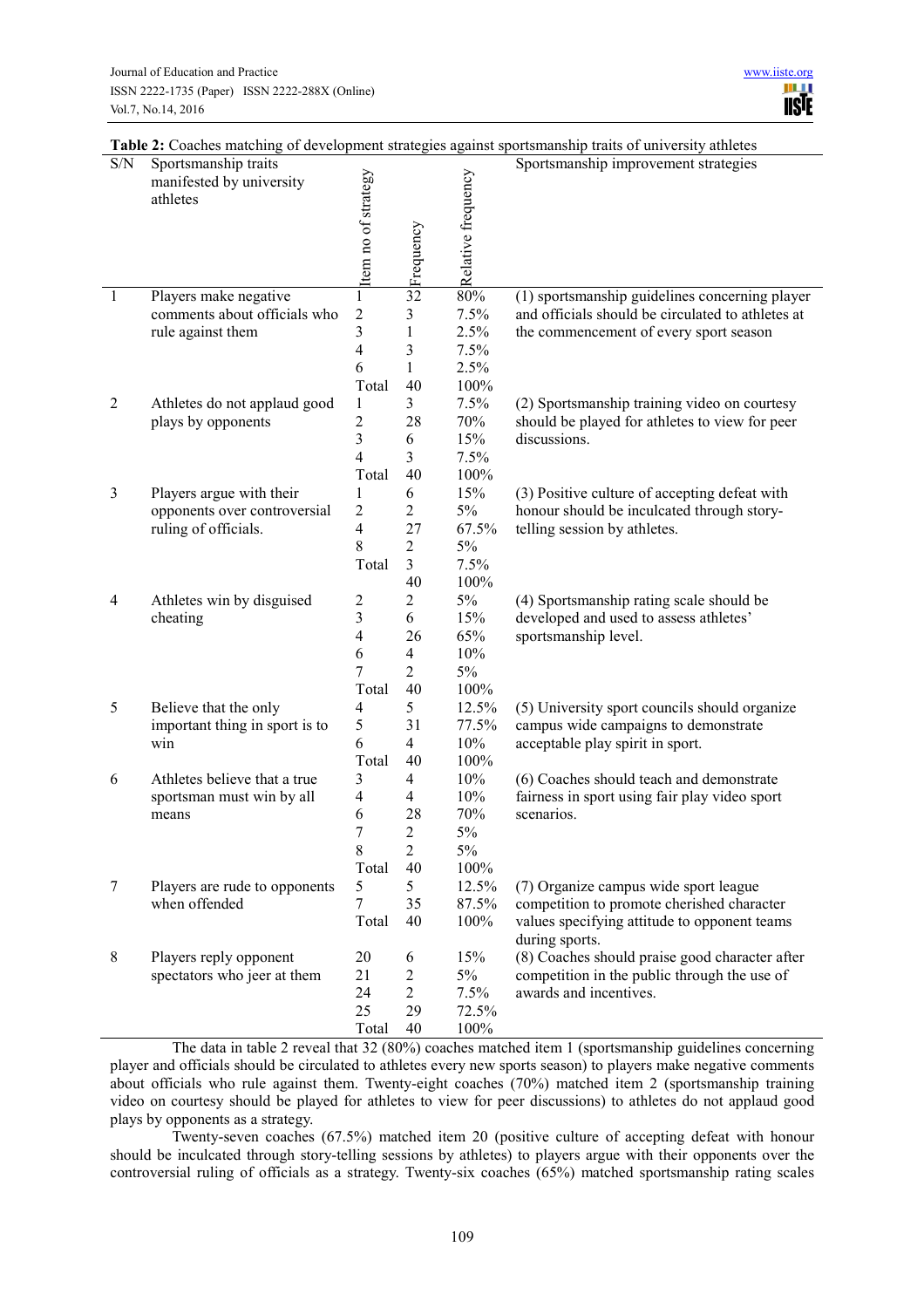should be developed and used to assess athletes sportsmanship level to athletes win by disguised cheating as the strategy. On athletes who believe that the only important thing in sport is winning, thirty –one (31) coaches (77.5%) accepted that university sports councils should organize campus-wide campaigns to demonstrate acceptable play spirit in the sport as a strategy. Twenty-eight coaches (70%) matched item 23 (coaches should teach and demonstrate fairness in sport using fair play video sports scenarios to athletes who believe that a true sportsman must win by all means as the strategy. On athletes are rude to opponents when offended thirty-five (35) coaches (85.5%) accepted that organizing campus-wide sports league competition to promote cherished character values specifying attitude to an opponent team should be a matching strategy. Twenty-nine coaches (72.5) matched item 25 (coaches should praise good character after competition in the public through the use of awards and incentives) to players reply opponent team spectators who fear at them.

## **4.1 Discussion**

It is reported that players make negative comments about officials who rule against them during sports. Coaches accepted the use of sportsmanship guidelines stipulating players and officials' relationship should be circulated to athletes at the onset of each sports season. Gano-Overway (1995) proposed that published code of conduct which are read to athletes enables them to exercise restraint in their utterances towards officials. Burnett (2005) stated that sportsmanship entails refusing to argue with a tennis official after an incorrect call. The result also indicated that athletes do not applaud good plays by opponents. To improve this trait coaches adopted the playing of sportsmanship training video on courtesy and other pleasant characters for athletes. Hansen, Stoll and Beller (2002) who used this strategy previously attested to the efficacy of fair play everyday video which utilizes common sports scenarios that feature model athletes in sports action.

On players arguing with opponents over the controversial ruling, it is accepted that positive sportsmanship culture of accepting defeat with honour should be inculcated through story-telling sessions. Success and failure stories are narrated after which athletes dialogue and athletes brainstorm on their observations (Lange, 2002). Storey-telling according to Lange feature role models from which athletes make their choice of characters that reflect what is desired. Coaches also approved the use of sportsmanship rating scales to assess athlete's sportsmanship level as a strategy for who have the tendency to win by disguised cheating. Ariss (2000) explained that when athletes are aware that their sportsmanship disposition is a requirement for recruitment and fielding them for competition, they have no option but to do what is acceptable in sport. Coaches endorsed the organization of campus-wide campaigns to demonstrate acceptable play spirit in the sport. During such campaigns, posters, billboards, and handbills bear the message. The results also show that athletes believe that a good athlete must win by all means.

Coaches proposed a strategy of coaches demonstrating fairness in sport and use of fair play video with sports scenarios as the background. Role modeling demands that coaches demonstrate fair play and integrity before the athletes. The coach should use teachable moments to communicate the message of sportsmanship to athletes. The viewing of everyday sportsmanship scenarios challenges athletes to answer questions of right conduct when addressing fair play on the field of play (Hansen Stoll,& Beller 2000). The strategy of organizing campus-wide sports league to promote cherished character was adopted as a medium for athletes who are rude to opponents when offended. Sports leagues have the potential of gathering a large number of students and sports messages on tolerance can be disseminated there (Docheff, 1997). Officials record no of rule flaggerations by each athlete which is used to determine the best-behaved athlete for awards. On players replying spectators who jeer at them, coaches adopted the strategy of praising good character after competition in the public by giving awards and other incentives to motivate good character among athletes.

## **5. Conclusion**

From the findings of this study, it is concluded that strategies are needed for improvement of sportsmanship in South-South of Nigeria and university coaches endorsed and validated the strategies. Ten sportsmanship development strategies identified by university coaches were considered appropriate for development of university athletes in the Niger Delta. University coaches equally cross matched the validated strategies with identified sportsmanship problems in an earlier study. These strategies when adopted and utilized by university coaches, it is hoped that sportsmanship might improve in South-South of Nigeria universities.

## **5.1 Recommendations**

(1) University sports council should take sportsmanship as a serious issue in sport.

(2) Sportsmanship levels of athletes should be determined by coaches and team managers annually before fielding them for competitions.

(3) The culture of rewarding athletes who demonstrate good sportsmanship in University sports.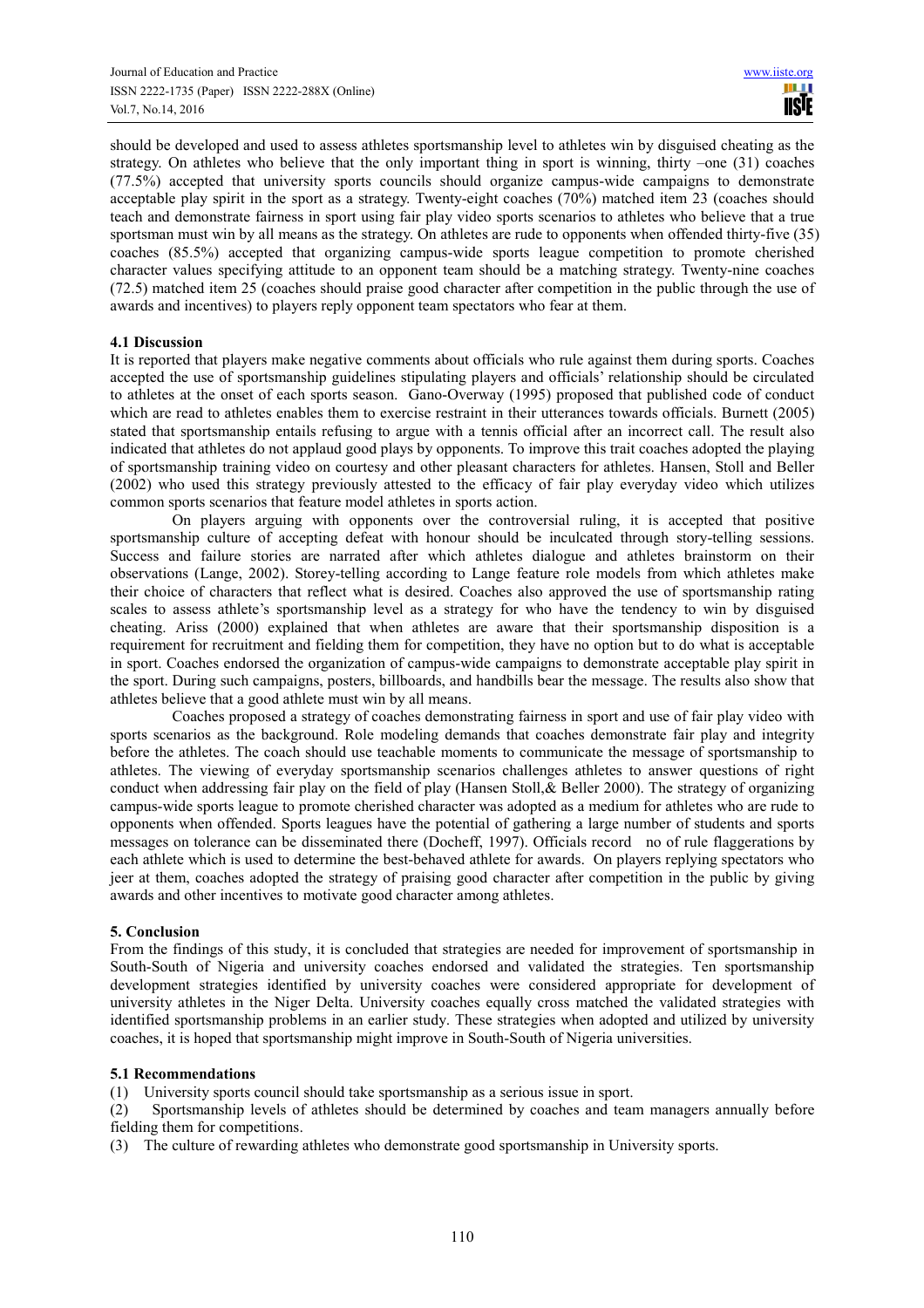#### **References**

- Arnold, P.J. (1984). Sport, Moral education and the Development of Character. *Journal the Philosophy of Education* (**2**) 275-281
- Ariss, J. (2000). Sportsmanship Touching base Magazine. February.
- Arizona Sports Summit Accord (24 May 1999). Arizona sports summit accord: Implementation strategies, Scottsdale, *Arizona. CA: JICSE*
- Austin, M. (2010). How can character be built through sports? *Psychology Today* (Online). http://www.psychologytoday.com/blog/ethics-everyone/201006/how-can-character-be- built-throughsports
- Bandura, A. (1986). Social foundations of thought and action: A social cognitive theory. Englewood Cliffs, NJ: *Prentice-Hall, Inc.*
- Bandura, A. (1991). Social Cognition theory of moral thought and action. In Kurtines W. M &Gewirtz. J. L*. Handbook of Moral Behaviour and Development*. Vol. 1.Lawrence Erlbaum Associates. Hillsides N.
- Barez, A. (2008). Sport as a school of life: The mental and physical characteristics, developmental objectives and coaching methods of youth sports. International Labour *Organization Report*. Geneva, Switzerland: ILO
- Borg, W.R. & Gall, M.D. (1989). Educational Research. *An Introduction London Longman Publishing Company* 5th Ed.
- Burnett, D. (2005).Defeat Gamesmanship. *National sportsmanship survey*. pp, 1
- Canadian Centre for Ethics in sport, (2003). Introduction to "The sport we Want Symposium". Report prepared for *Canadian centre for Ethics in Sport* (www.cces.ca).
- Clifford C and Feezel, R,M (2010)Sport and Character Reclaiming the Principles of Sportsmanship Champaign, IL: *Human Kinetics. PP. 99-107*
- Dada, O.B. (2015). Determination of University Athlete's Sportsmanship Level in Niger Delta Region of Nigeria. *Delsu Journal of Educational Research and Development* (special Ed.) Vol.2 (1) pp.122-130.
- Docheff, D. (1997). Character in Sport and Physical Education, *Journal of Physical Education, Recreation & Dance,* 68(9), 34, 37.
- Dodge, A. & Robertson, B. (2004). Justification for unethical behaviour in sport. The role of coach. *Canadian Journal for women in coaching*. (4) 4.
- Eccles, J.S; and Gootman, J.A (2002).Community programmers to promote youth development. Washington, D-C: *National Academy Press*.
- Gano-Overway, L.A; Guivernau, Magyar, T.M.; Waldron, J.J. & Ewing M.E. (2005). Achievement goal perspectives, perception of motivational climate, and sports personship: Individual and Liam effect psychology: Sport and Exercise 6, 215-232.
- Gibbons,S.L., Ebbecks, V. and Weiss, M.R. (1995). Fairplay for Kids: Effects on the moral development of children in physical Education. Research Quarterly for Exercise and Sport 66, 247-255.
- Gilligan, F., Maskeys, C., Spence, J., Howe, J., Barys, T., Ruston, A & Crowfords, D. (2000). Advanced Physical education for excellence: *Oxford Heinemann Educational Publishers*.
- Gough, R. W. (1997). Character is everything: Promoting ethical excellence in sports: *Forth worth Harcourt Brace College Publishers.*
- Guivernau,M. And Duda, J.L.(2002).Moral atmosphere and athlete aggressive tendencies in young soccer players . Journal of Moral Education 51 (1) 67-85.
- Haan, N., Aerts, E., & Cooper, B. A. (1985). On moral grounds: The search for practical morality. New York: New York University Press.
- Hansen, D., Stoll, S. K. & Beller J. M. (2000). Fair Play Every day: A sportsmanship training programme for coaches. *Research Quarterly for Exercise and sport Supplement* 71(1), A – 101.
- Heart of Illinois Conference (2007). Code of conduct. Online: 56 www.hrmars.com/journals
- Hoffman, S. (1999). The decline of civility and the rise of religion in American sport Quest. (51): 83.
- Jennifer, B. (2002): Positive character development in school sport programmes. Eric clearing house on teaching and teacher education, Washington DC.
- Josephine Institute Center for Sports Ethics Austin, M. (2010). How can character be built through sports? Psychology Today (Online).
- http://www.psychologytoday.com/blog/ethics-everyone/201006/how-can-character-be-built-through-sports
- Kavussanu, M. (2007). Morality in sport: In S. Jowett & D. Lavallee (Eds.), Social psychology in sport (pp.265- 277) Champaign, IL: Human Kinetics.
- Kohlberg, L & Kramer, R. (1969). "Continuities and Discontinuities: Human and Adult Moral Development" Human Development. 12 pp. 93 -100.
- Kohlberg, L. (1981). The Philosophy of moral development moral states and the Idea of justice. New York, Harper and Row Pub.